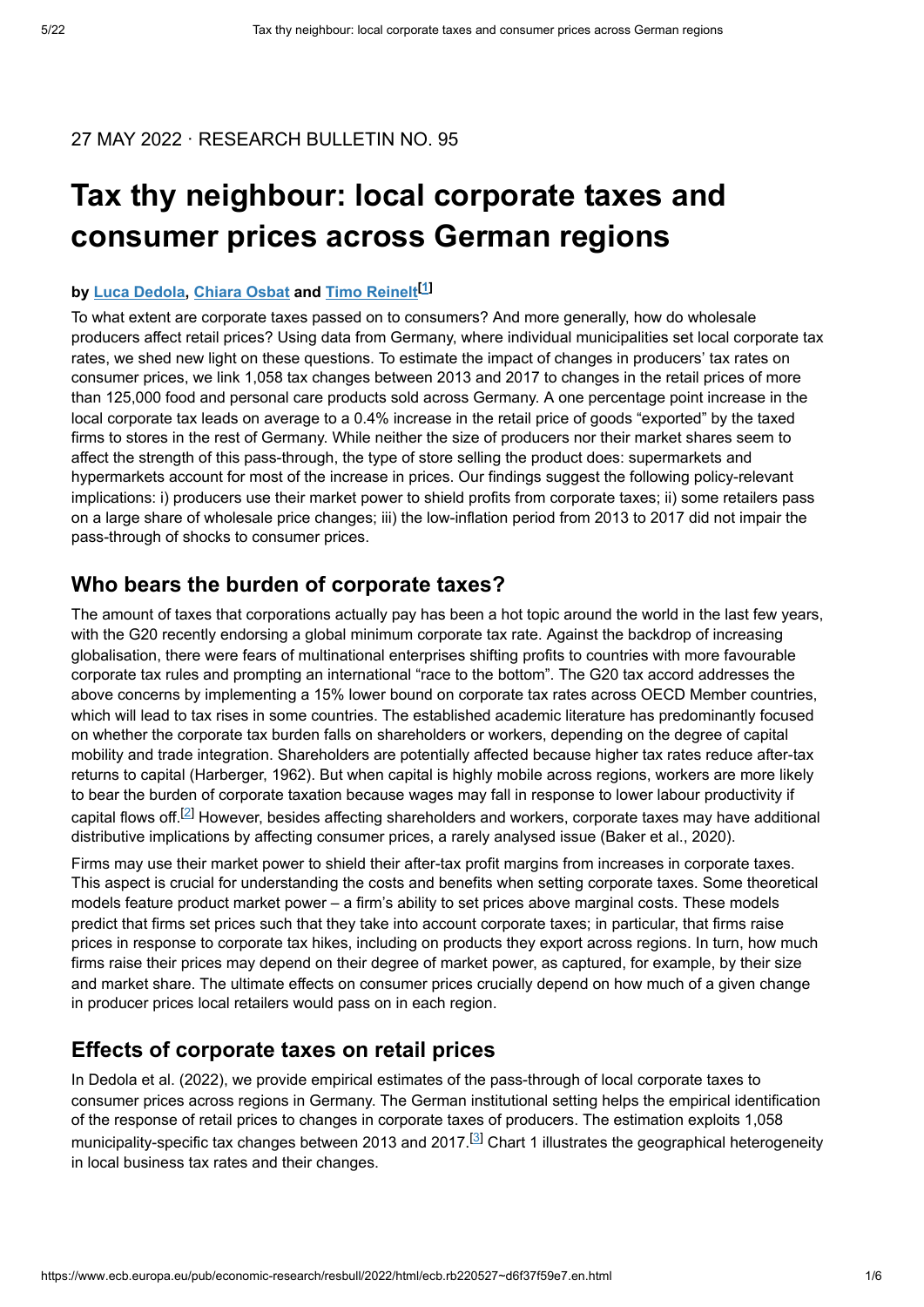## **Chart 1** Geographical variation in local corporate tax rates



Notes: Both graphs show local tax scaling factors across municipalities. The effective corporate tax is computed as 3.5% times a scaling factor that can be changed by municipalities at the beginning of each year. White areas in panel (a) indicate unincorporated areas, which do not belong to any municipality. White areas in panel (b) indicate municipalities for which no producer location is observed in the sample.

To estimate the impact of corporate tax changes in a municipality on the retail prices across Germany of products manufactured there, the analysis uses scanner price data obtained by the ESCB's PRISMA network.  $^{[4]}$  Matching the price data with changes in the tax rates of specific firms results in a dataset covering the retail prices of 127,527 different food and personal care products produced by 4,684 firms located in 2,100 German municipalities.

We estimate a significant pass-through of corporate taxes to consumer prices. Increasing the local corporate tax by one percentage point raises retail prices of locally produced products by 0.4% relative to those originating in other municipalities. Because we relate local tax changes to price changes outside the production municipality, the estimated effect is not contaminated by local shocks that may drive prices and tax rates.<sup>[5]</sup> Chart 2 shows the effects over time: consumer prices increase in the year of the tax hike and appear to stay persistently higher up to three years afterwards (though when also controlling for changes in local unemployment and public debt, estimates are less precise after impact). $^{[6]}$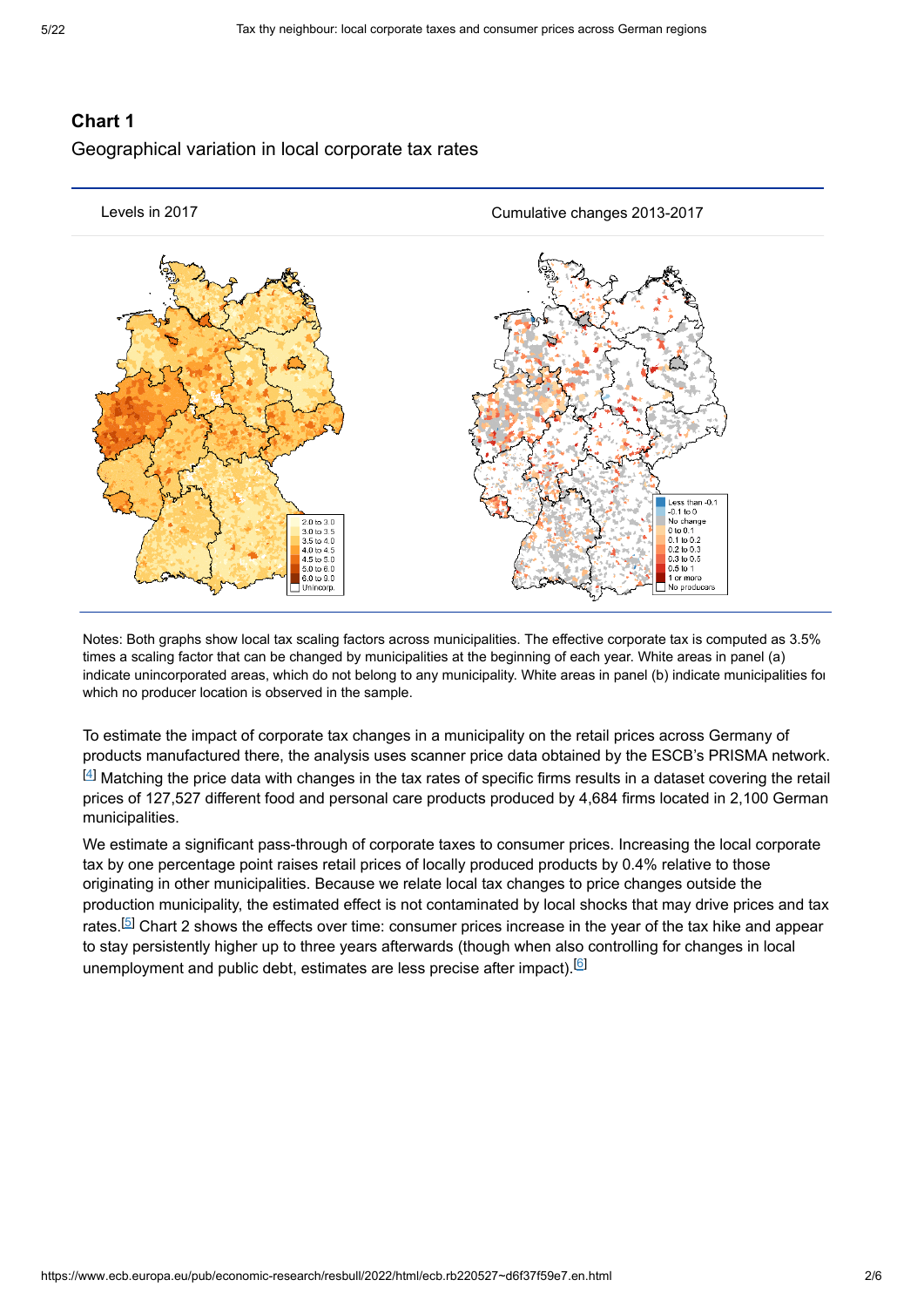### **Chart 2**

Dynamic effects of a one percentage point corporate tax change on prices (in %)



Note: This chart shows the average percentage increase in retail prices in response to a one percentage point increase in the corporate tax in the producers' municipality. The specification with controls additionally includes changes in local unemployment rates and local debt levels. The whiskers describe 90% confidence intervals.

The result shows that firms use their product market power to shield their shareholders from hikes in corporate taxes. This is noteworthy given the evidence in Fuest et al. (2018) that wages fall after corporate tax increases, easing producers' costs. The significant price effects documented here show that firms, by charging higher prices to consumers all over Germany, export the effects of local corporate taxes to other regions.

The strong effect of corporate taxes on retail prices also has other implications. Not only are producers able to adjust wholesale prices in response to shocks, but retailers also pass on the increase in wholesale prices to consumers to a large extent. This pass-through of wholesale prices to retail prices tells us something about the nature of vertical interactions between producers and retailers.

# **Comparing price responses across products, market shares, income in the sales region, and retail store type**

The economic literature on market power and markup adjustment finds that the pass-through of corporate taxes to retail prices can be influenced by a host of factors. Pass-through may particularly depend on the price sensitivity of demand, which may vary across product categories or across household incomes. Pass-through can also vary with the degree of product market power of the manufacturer.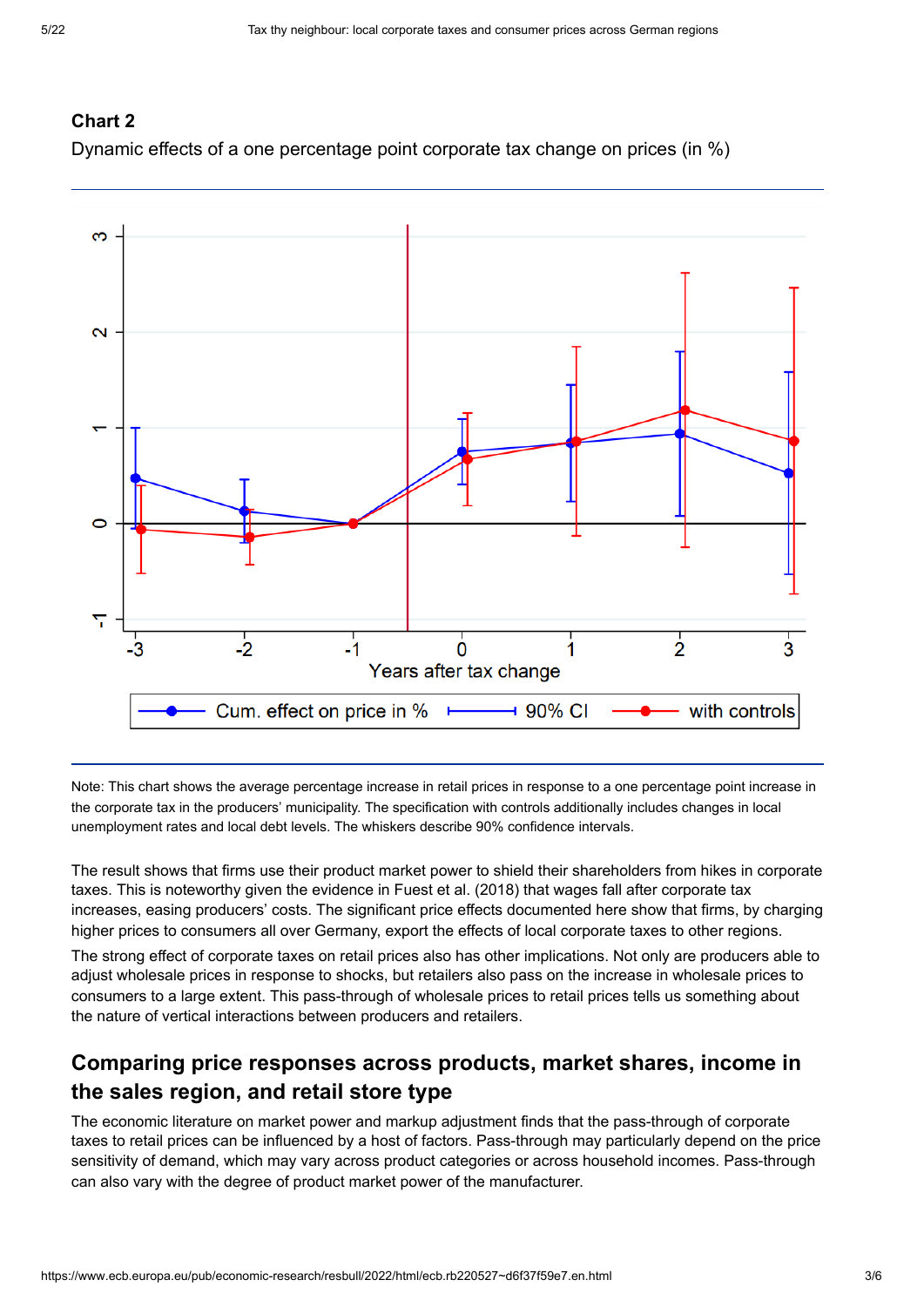Our data do not in fact reveal any relevant variation in pass-through due to these factors. The pass-through estimates across categories of the Classification of Individual Consumption According to Purpose (COICOP) show some dispersion, but no significant differences arise. We look at product market shares and firm size as indicators of product market power, in line with economic theory. The data suggest that the pass-through doesn't differ for products with a larger market share or produced by larger firms. Pass-through isn't significantly different between sales regions with different household incomes levels either.

At the same time, there is evidence that pass-through varies greatly across different types of retail stores. Chart 3 shows the estimated effect of an increase in corporate tax rates on retail prices for four different types of retail store: drug stores, discounters, supermarkets and hypermarkets. $^{[7]}$  While the pass-through to prices of the same goods sold in drug stores and discounters is small and statistically insignificant, the pass-through in hypermarkets and supermarkets is sizable. These effects account for most of the overall rise in retail prices after tax hikes. Through the lens of theoretical models of interactions between producers and a retail sector, this suggests that different types of stores may play different roles in passing on wholesale price changes to consumers.<sup>[8]</sup>

### **Chart 3**

Effects of corporate taxes on retail prices, for different retail store types



Notes: This chart shows the average percentage increase in retail prices in response to a one percentage point increase in the corporate tax in the producers' municipality, for each of the different retail store types observed in the data. The lines represent 90% confidence intervals.

# **Conclusion**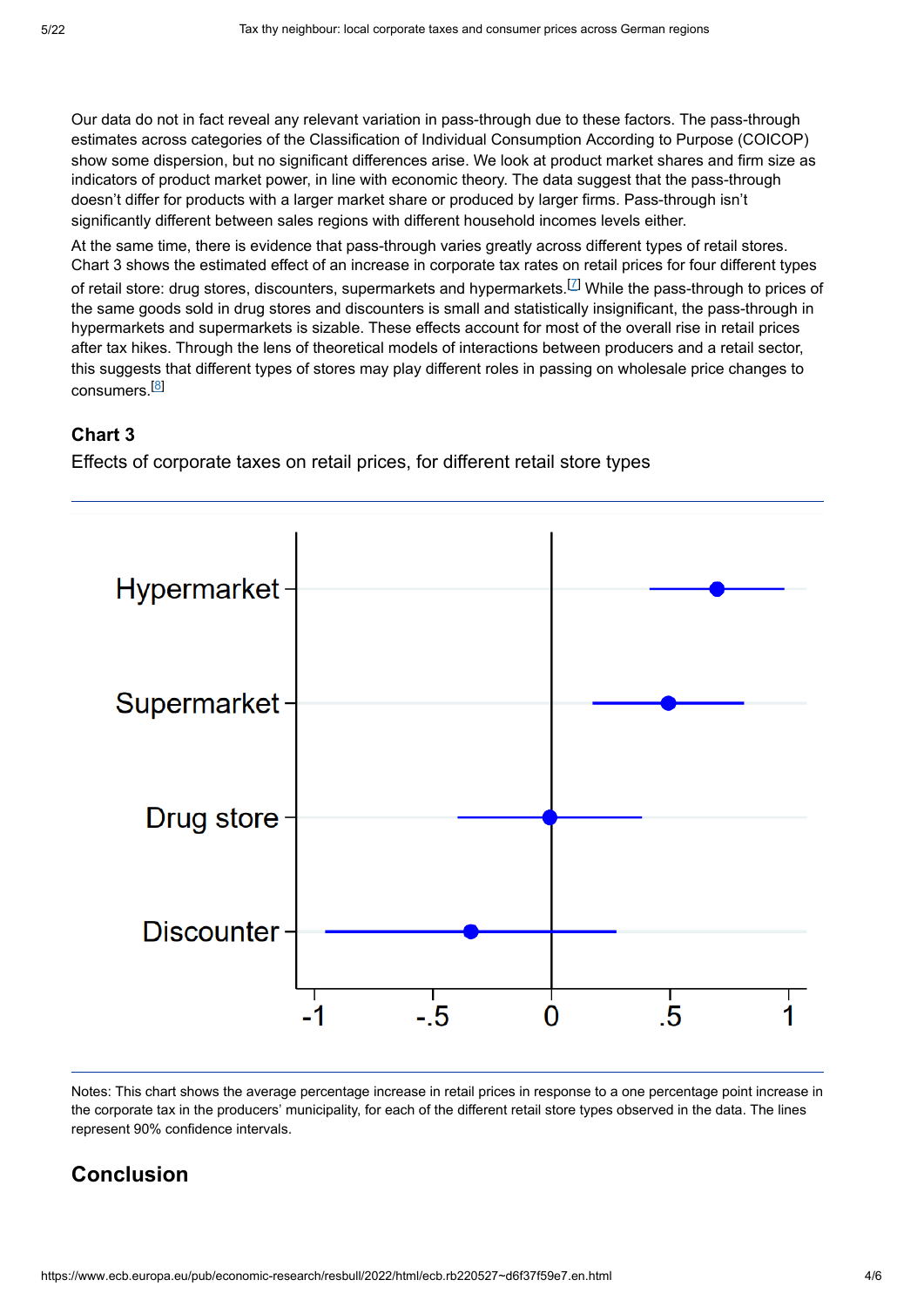Corporate tax changes have significant effects on the retail prices of products of taxed firms. In highly integrated economies, it is no simple matter to determine the distributional implications, i.e. how the tax burden will ultimately be split between shareholders, workers and consumers. Our findings suggest that in Germany producers can shield their shareholders by passing on higher taxes to their customers. As a result, households that earn little from shares and/or shop in retailers that tend to pass on related price rises, such as supermarkets and hypermarkets, may bear a hefty share of the corporate tax burden. This makes it more complicated to analyse how tax reforms affect households with different levels of income and wealth.

Understanding how consumer prices respond to corporate tax changes may increase our general understanding of what determines product-level prices and inflation. Sometimes, inflation seems unresponsive to macroeconomic conditions, such as during the recent period of low inflation before the COVID-19 crisis. At other times, inflation seems very responsive to these conditions, as it has during the current steep rise in inflation. The way inflation responds depends partly on how willing firms are to adjust their prices in response to changes in costs and demand conditions. The significant tax pass-through we estimated suggests that producers were generally willing and able to adjust prices significantly in response to changes in their economic environment in the 2013-17 low inflation period, while different types of retailers could absorb or pass-through such price changes to different extents.

### **References**

Baker, S., Sun, S. T. and Yannelis, C. (2020), "Corporate Taxes and Retail Prices," *NBER Working Papers,* No 27058.

Dedola, L., Osbat, C. and Reinelt, T. (2022), "Tax thy neighbour: Corporate tax pass-through into downstream consumer prices in a monetary union," forthcoming, *ECB Working Paper Series.*

Fuest, C., Peichl, A. and Siegloch, S. (2018), "Do Higher Corporate Taxes Reduce Wages? Micro Evidence from Germany", *American Economic Review*, Vol. 108, No 2, pp. 393-418.

Harberger, A. C. (1962), "The Incidence of the Corporation Income Tax", *Journal of Political Economy*, Vol. 70, No 3, pp. 215-240.

1.

The article was written by Luca Dedola (Senior Adviser, Directorate General Research, European Central Bank), Chiara Osbat (Adviser, Directorate General Economics, European Central Bank) and Timo Reinelt (University of Mannheim). It is based on a paper entitled "Tax thy neighbour: Corporate tax pass-through into downstream consumer prices in a monetary union", by the same authors, which is forthcoming in the ECB Working Paper series. The authors would like to thank Phillip Hartmannn. Alex Popov and Zoë Sprokel for their comments. The views expressed here are those of the authors and do not necessarily represent the views of the European Central Bank and the Eurosystem.

2.

Our result compares to a 0.3% reduction in wages in response to a one percentage point corporate tax increase estimated by Fuest et al. (2018) in the same setting in Germany.

3.

In addition to a federal corporate tax ("Körperschaftssteuer"), German firms pay a local business tax ("Gewerbesteuer") set by the municipality once a year.

4.